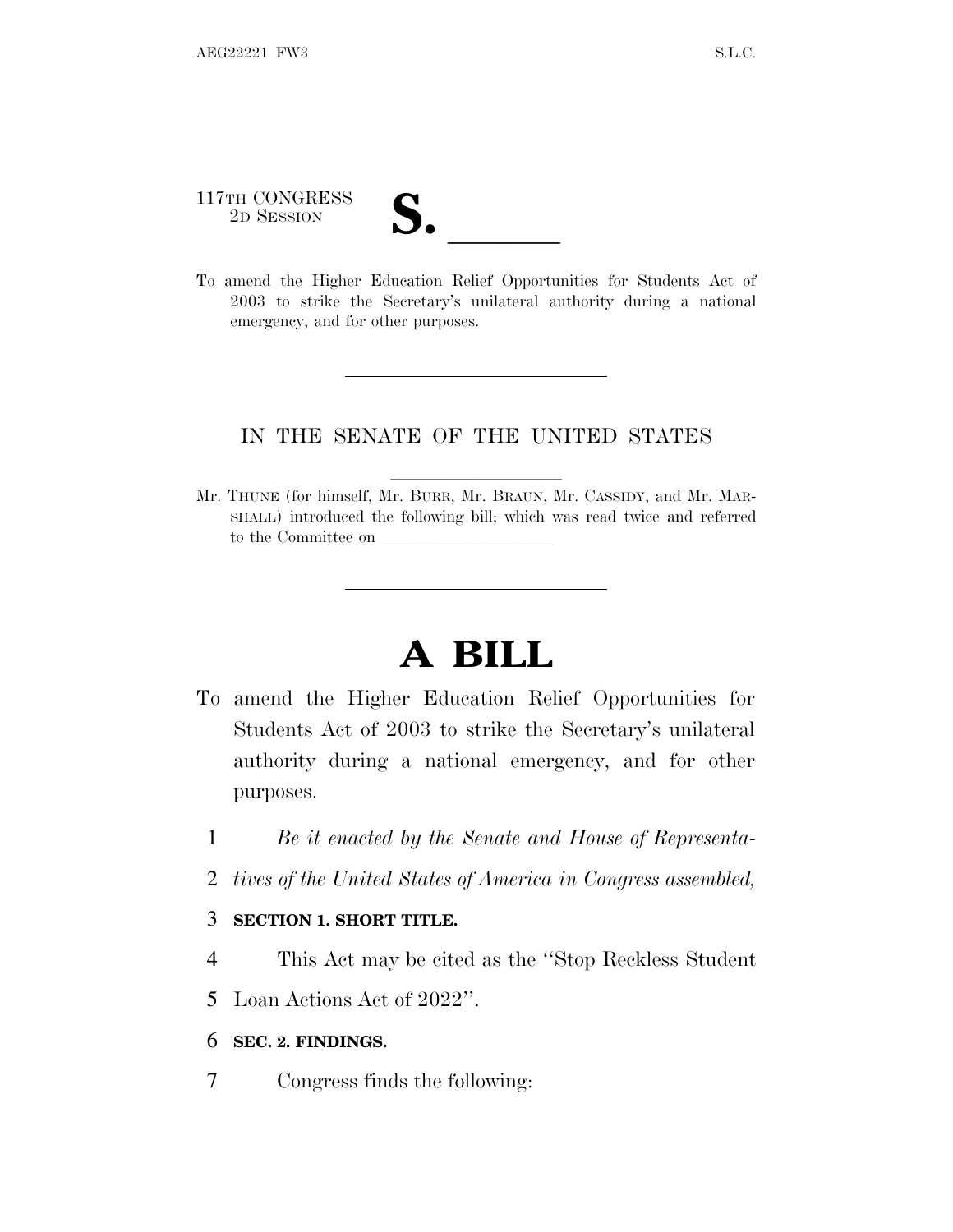| $\mathbf{1}$   | (1) The Higher Education Relief Opportunities         |
|----------------|-------------------------------------------------------|
| $\overline{2}$ | for Students Act of $2003$ (20 U.S.C. 1098aa et seq.) |
| 3              | was intended to provide relief opportunities for      |
| $\overline{4}$ | members of the armed services.                        |
| 5              | (2) The authority provided under the Higher           |
| 6              | Education Relief Opportunities for Students Act of    |
| 7              | 2003 has been abused by the Executive Branch dur-     |
| 8              | ing the COVID-19 national emergency regarding the     |
| 9              | payment of Federal student loans.                     |
| 10             | (3) The unilateral payment pause on Federal           |
| 11             | student loans has cost $$100,000,000,000$ .           |
| 12             | (4) The individuals benefitting the most from         |
| 13             | payment pause continued by the Executive<br>the       |
| 14             | Branch are doctors, who receive 11 times the benefit  |
| 15             | of bachelor's degree recipients and 14 times the ben- |
| 16             | efit of associate's degree recipients.                |
| 17             | SEC. 3. AMENDMENTS TO THE HIGHER EDUCATION RELIEF     |
| 18             | OPPORTUNITIES FOR STUDENTS ACT OF 2003.               |
| 19             | Section 5(2) of the Higher Education Relief Opportu-  |
| 20             | nities for Students Act of 2003 (20 U.S.C. 1098ee) is |
| 21             | amended-                                              |
| 22             | $(1)$ in the matter preceding subparagraph $(A)$ ,    |
| 23             | by inserting "(or the spouse or dependent of the      |
| 24             | parent, as that term is used in section 480 of the    |
|                |                                                       |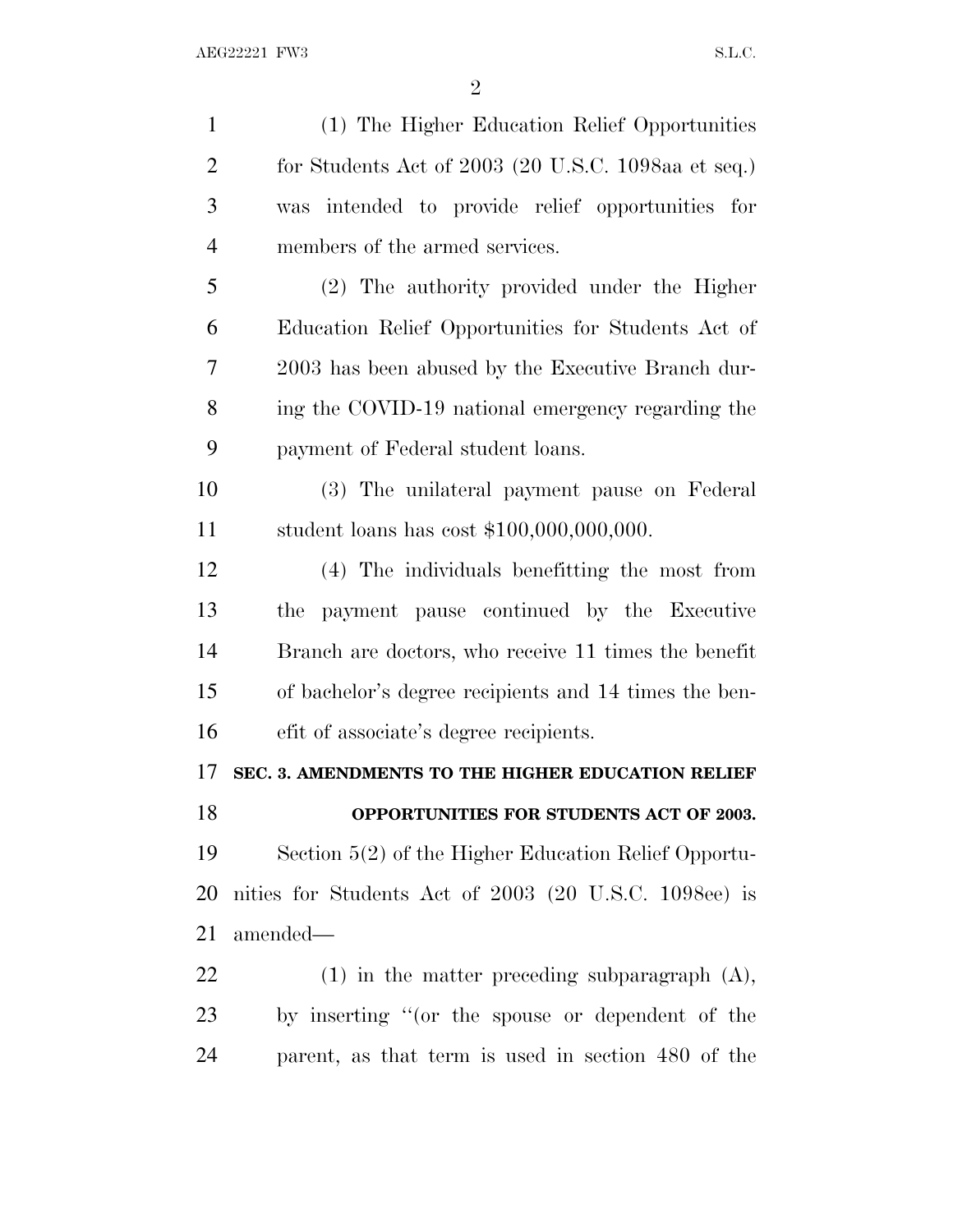AEG22221 FW3 S.L.C.

| $\mathbf{1}$   | Higher Education Act of 1965 (20 U.S.C. 1087vv))"    |
|----------------|------------------------------------------------------|
| $\overline{2}$ | after "an individual";                               |
| 3              | $(2)$ in subparagraph $(A)$ , by inserting "and"     |
| $\overline{4}$ | after the semicolon;                                 |
| 5              | $(3)$ in subparagraph $(B)$ , by striking the semi-  |
| 6              | colon and inserting a period; and                    |
| 7              | $(4)$ by striking subparagraphs $(C)$ and $(D)$ .    |
| 8              | SEC. 4. HIGHER EDUCATION RELIEF OPPORTUNITIES FOR    |
| 9              | CIVILIANS IN THE CASE OF A NATIONAL                  |
| 10             | <b>EMERGENCY AND LIMITATIONS ON COVERED</b>          |
| 11             | LOANS.                                               |
| 12             | (a) TEMPORARY AUTHORITY FOR HIGHER EDU-              |
| 13             | CATION RELIEF.                                       |
| 14             | (1) IN GENERAL.—Subject to the limitation            |
| 15             | provided in subsection (c), during the 90 day period |
| 16             | after a declaration of a national emergency under    |
| 17             | section 201 of the National Emergencies Act (50)     |
| 18             | U.S.C. 1621), the Secretary of Education may sus-    |
| 19             | pend or defer Federal student loan payments or the   |
| 20             | accrual of interest for loans made, insured or guar- |
| 21             | anteed under part B, D, or E of title IV of the      |
| 22             | Higher Education Act of 1965 (20 U.S.C. 1071 et      |
| 23             | seq.; 1087a et seq.; 1087aa et seq.) or loans under  |
| 24             | the Health Education Assistance Loan Program.        |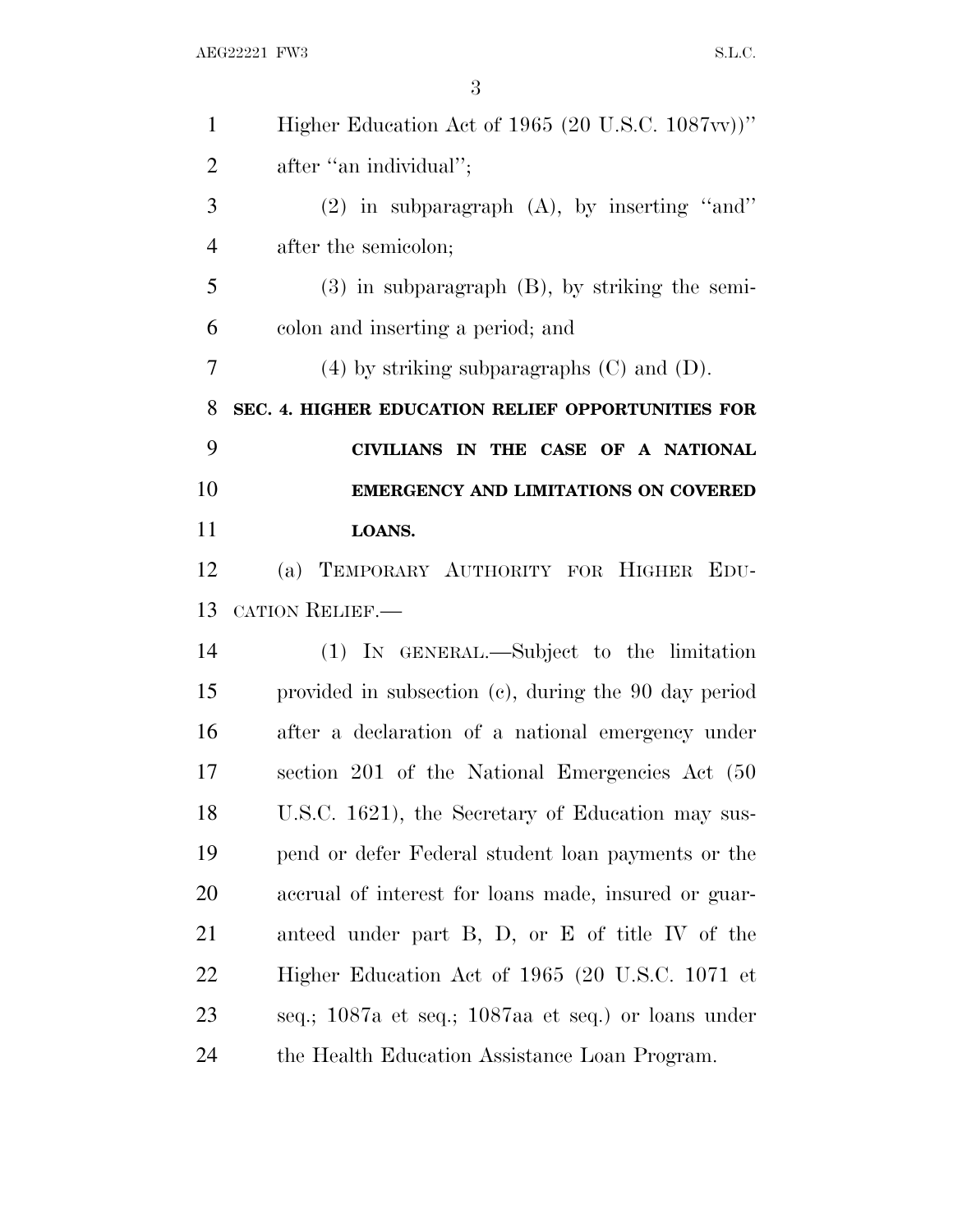AEG22221 FW3 S.L.C.

 (2) LIMITATION.—The Secretary of Education may not use the temporary authority provided under paragraph (1) in consecutive 90 day periods.

 (b) RECOMMENDATIONS FOR HIGHER EDUCATION RELIEF FROM THE SECRETARY OF EDUCATION.— In the case of a national emergency declared by the President under section 201 of the National Emergencies Act (50 U.S.C. 1621), the Secretary of Education shall submit to the Committee on Health, Education, Labor, and Pen- sions of the Senate and the Committee on Education and Labor of the House of Representatives, not later than 60 days after the date of such declaration, a report that in- cludes any recommendations on relief necessary for recipi- ents of student financial assistance under title IV of the Higher Education Act of 1965 (20 U.S.C. 1070 et seq.). (c) LIMITS ON EXECUTIVE AUTHORITY TO SUSPEND OR DEFER FEDERAL STUDENT LOAN PAYMENTS OR IN-TEREST.—

 (1) IN GENERAL.—Notwithstanding any other provision of law, the President or the Secretary of Education may not suspend or defer Federal student loan payments on covered loans or the accrual of in- terest on covered loans of borrowers with annual household incomes over 400 percent of the poverty 25 line (as determined under the poverty guidelines up-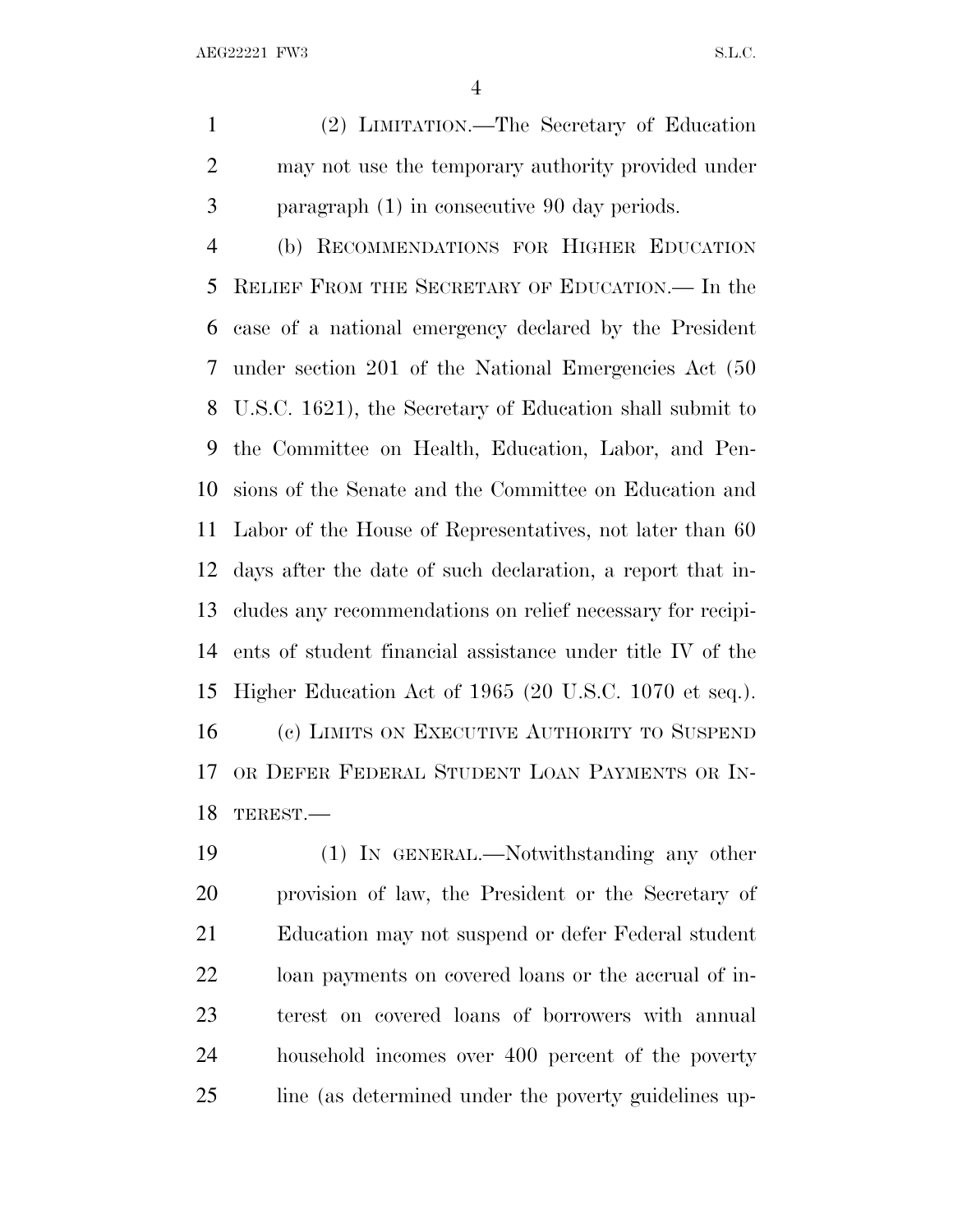dated periodically in the Federal Register by the De- partment of Health and Human Services under the authority of section 673(2) of the Community Serv- ices Block Grant Act (42 U.S.C. 9902(2))). (2) APPLICATION OF CONGRESSIONAL REVIEW ACT.—In any case where the President or the Sec- retary of Education suspends or defers Federal stu- dent loan payments on covered loans or the accrual of interest on covered loans through any type of ex- ecutive or regulatory action, the suspension or defer- ral shall be— (A) deemed to be a major rule for purposes of chapter 8 of title 5, United States Code (commonly known as the ''Congressional Review Act''); and (B) subject to congressional disapproval in accordance with such chapter. 18 (d) LIMITS ON EXECUTIVE AUTHORITY TO CANCEL STUDENT LOANS.— (1) IN GENERAL.—Notwithstanding any other provisions of law, the President or the Secretary of Education may not cancel the outstanding balances, or a portion of the balances, on covered loans due to the COVID-19 national emergency or any other national emergency.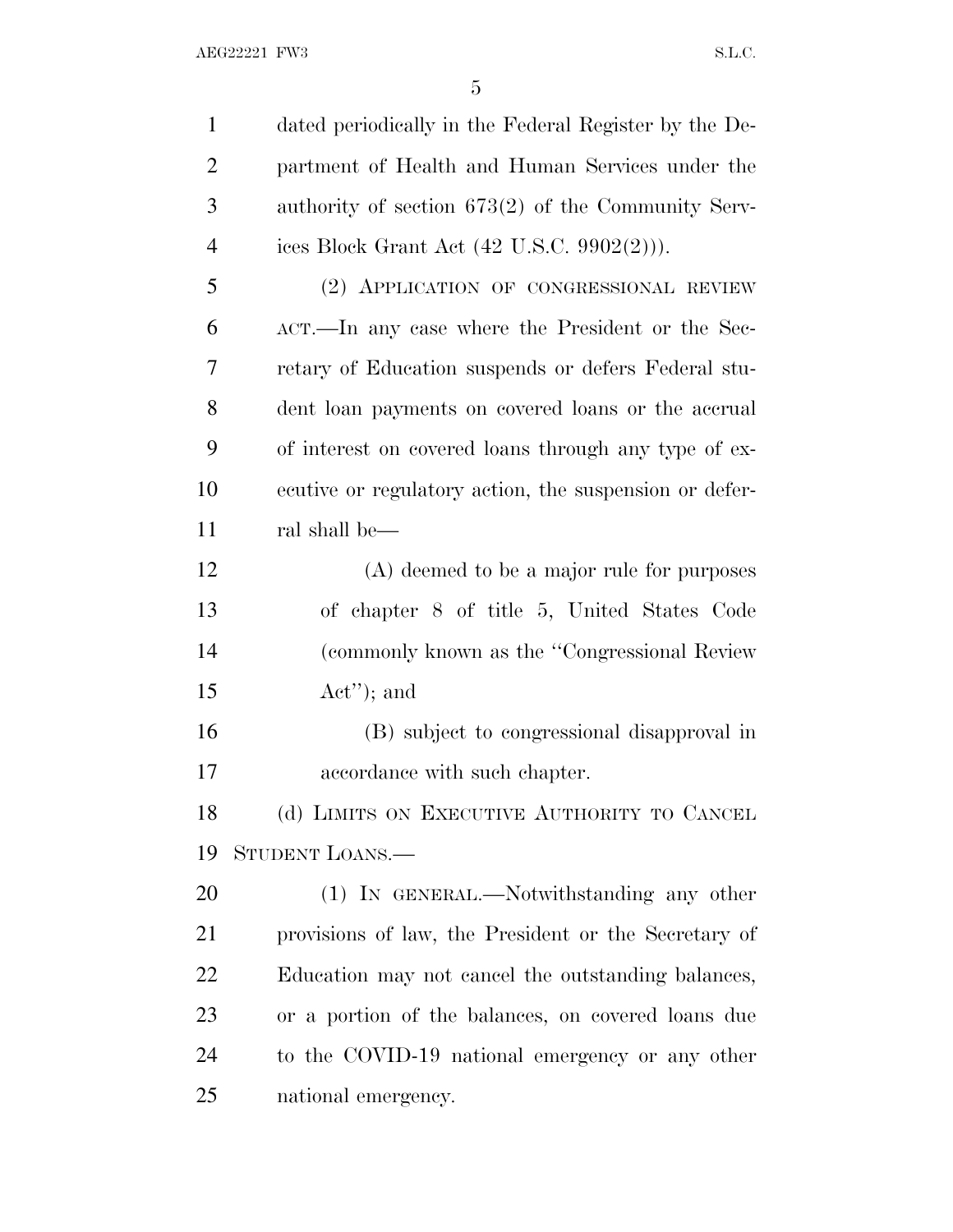| $\mathbf{1}$   | (2) APPLICATION OF CONGRESSIONAL REVIEW                    |
|----------------|------------------------------------------------------------|
| $\overline{2}$ | ACT.—In any case where the President or the Sec-           |
| 3              | retary of Education cancels the outstanding bal-           |
| $\overline{4}$ | ances, or portion of the balances, on covered loans        |
| 5              | through any type of executive or regulatory action,        |
| 6              | the cancellation shall be—                                 |
| $\overline{7}$ | (A) deemed to be a major rule for purposes                 |
| 8              | of chapter 8 of title 5, United States Code                |
| 9              | (commonly known as the "Congressional Review")             |
| 10             | $Act''$ ; and                                              |
| 11             | (B) subject to congressional disapproval in                |
| 12             | accordance with such chapter.                              |
| 13             | (e) IMPLEMENTATION.—                                       |
| 14             | (1) REGARDING SUSPENSIONS OR DEFERMENTS                    |
| 15             | OF FEDERAL STUDENT LOAN PAYMENTS ONGOING                   |
| 16             | AT THE TIME OF ENACTMENT.—Not later than the               |
| 17             | effective<br>date of this Act, any suspension<br><b>or</b> |
| 18             | deferment of Federal student loan payments on cov-         |
| 19             | ered loans due to the COVID-19 national emergency          |
| 20             | shall terminate. Notwithstanding any other provision       |
| 21             | of law, a subsequent suspension or deferment of            |
| 22             | Federal student loan payments on covered loans for         |
| 23             | the COVID-19 national emergency shall be prohib-           |
| 24             | ited.                                                      |